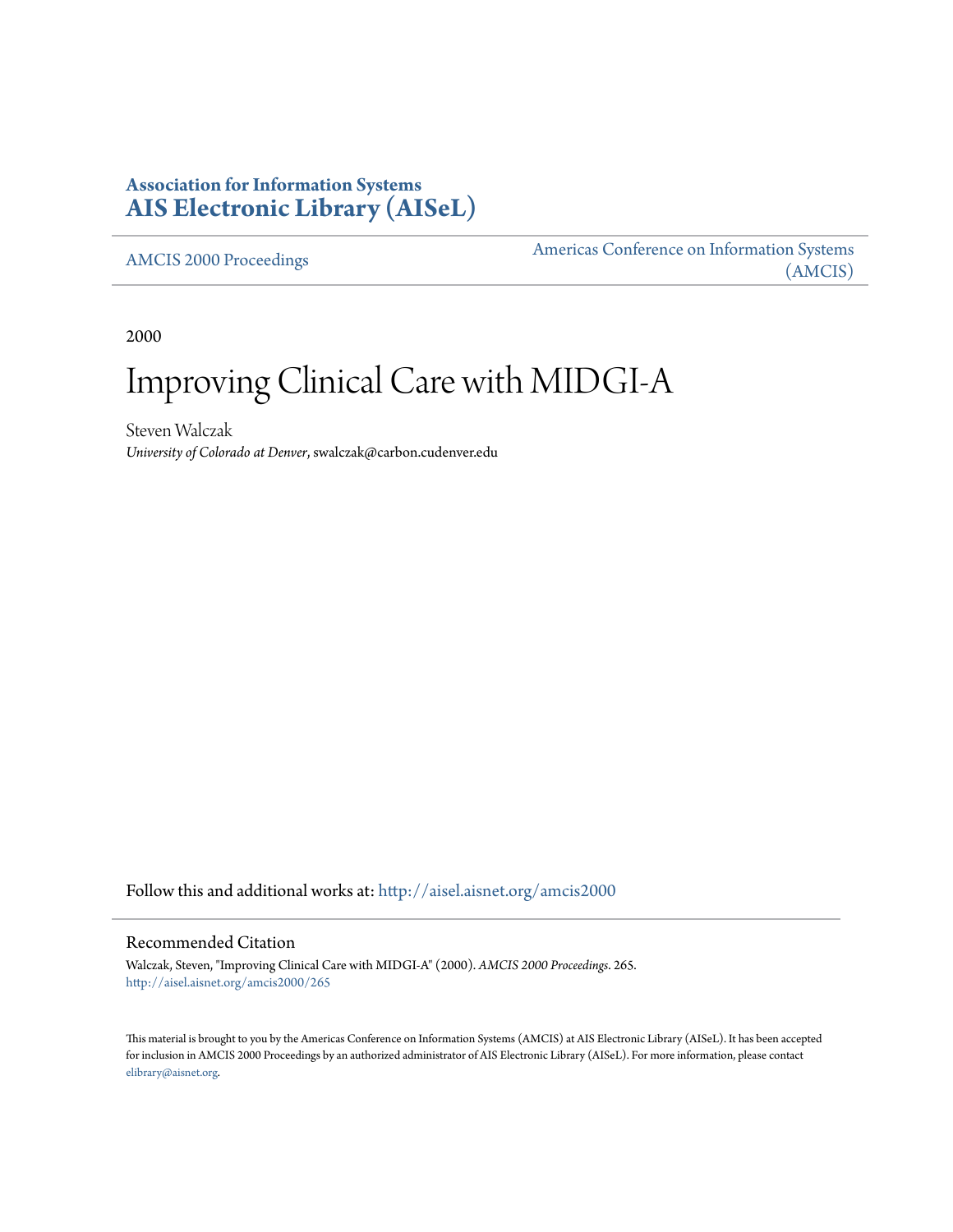# **Improving Clinical Care with MIDGI-A**

Steven Walczak, College of Business, University of Colorado at Denver, swalczak@carbon.cudenver.edu

#### **Abstract**

 Physicians are faced with ever increasing quantities of information. Providing easy access to relevant medical information will improve the quality of care received by patients. Current medical agent programs serve as either expert systems or simple search engines. This article proposes a new agent-based methodology for improving medical information retrieval via the world-wide-web.

# **Introduction**

 Physicians are faced with an ever increasing amount of information as new techniques and equipment are developed. More than 360,000 new articles are published in the medical literature each year (Detmer and Shortliffe, 1997). With the advent of web publishing and the corresponding increase in information availability, physicians simply cannot process all desirable information (Silverman, 1998)).

 New protocols and techniques can significantly improve the accuracy of diagnosis and the quality of care delivered to patients, if physicians are aware of the latest findings. However, diffusion of new medical knowledge to clinicians is typically very slow (Detmer and Shortliffe, 1997). Automating decision support and improving access to information are two performance challenges for information systems research in medical domains (Altman, 1999).

 Intelligent agents provide the method for addressing these information systems shortcomings in medical applications. Current research on intelligent agent applications is centered around four areas: basic search engines, telecommunications systems, e-commerce, personal assistants (see Jennings and Wooldridge, 1998; Brenner et al., 1998). While some limited applications of agent technology have been made in medical domains, they focus on providing user-friendly interfaces to basic search engines (Baujard et al., 1998) or expert system-like decision support with local information in specific medical areas (Della Mea et al., 1999). Furthermore, these agent applications are typically used only in university settings or perhaps at a specific hospital and have not made it into widespread use.

 This paper describes the on-going implementation of an agent-based system MIDGI-A (Medical Information and Diagnosis Guidelines Internet-Agent) that will automatically alert physicians to new and reliable information that is related to cases they are currently working on.

## **2. Practical Considerations and Solutions**

 New medical information including new treatment and diagnosis protocols, is generated at an ever-increasing rate (Detmer and Shortliffe, 1997). Intelligent agents offer a potential solution for managing this deluge of information, but face several constraints for application in medical domains. Among these constraints are:

- Information quantity and quality/accuracy(Silverman, 1998),
- Confidentiality,
- Scope (global versus local) (Chueh and Barnett, 1997),
- Terminology (Chute et al., 1998).

 Most of this new medical information is available via the internet and world-wide-web. Unfortunately, there are no barriers to entry for publication purposes on the web and information located on the web must be evaluated for authority as well as applicability, which is a short-coming of current search engines (Ackerman and Hartmann, 1998). Simply finding information on the web is no guarantee of its correctness.

 MIDGI-A is an agent-based system that performs information gathering and screening for physicians. The MIDGI-A system uses an embedded hierarchy of web sites that have been deemed reliable, such as the New England Journal of Medicine at www.nejm.org or the medline database of medical articles, to attempt to overcome the reliability issue of web-based information. The physician user may at any time modify the web site reliability hierarchy by adding in new sites or deleting questionable sites that were placed into the hierarchy. The MIDGI-A agents will also follow links to web sites that are contained on pages published at reliable sites. Information gathered from sites that are links from reliable sites are conditionally reported to the physician user. An abstract of the linked information and a notification that this information is obtained from a site outside of the current hierarchy is reported to the physician user, who can then request the full article.

 Periodically MIDGI-A performs a meta-search, similar to current "dumb" search engines, to identify emerging web sites that contain medically relevant material. Newly identified sites are given a preliminary evaluation index based on several factors including: location of the site, does it appear to be a new journal, is it an individual or organizational or commercial site, etcetera. Finally, with the MIDGI-A preliminary evaluation, the site is presented to the physician for final approval. Those sites that have been previously visited by an agent and rejected by the physician user are automatically withheld from further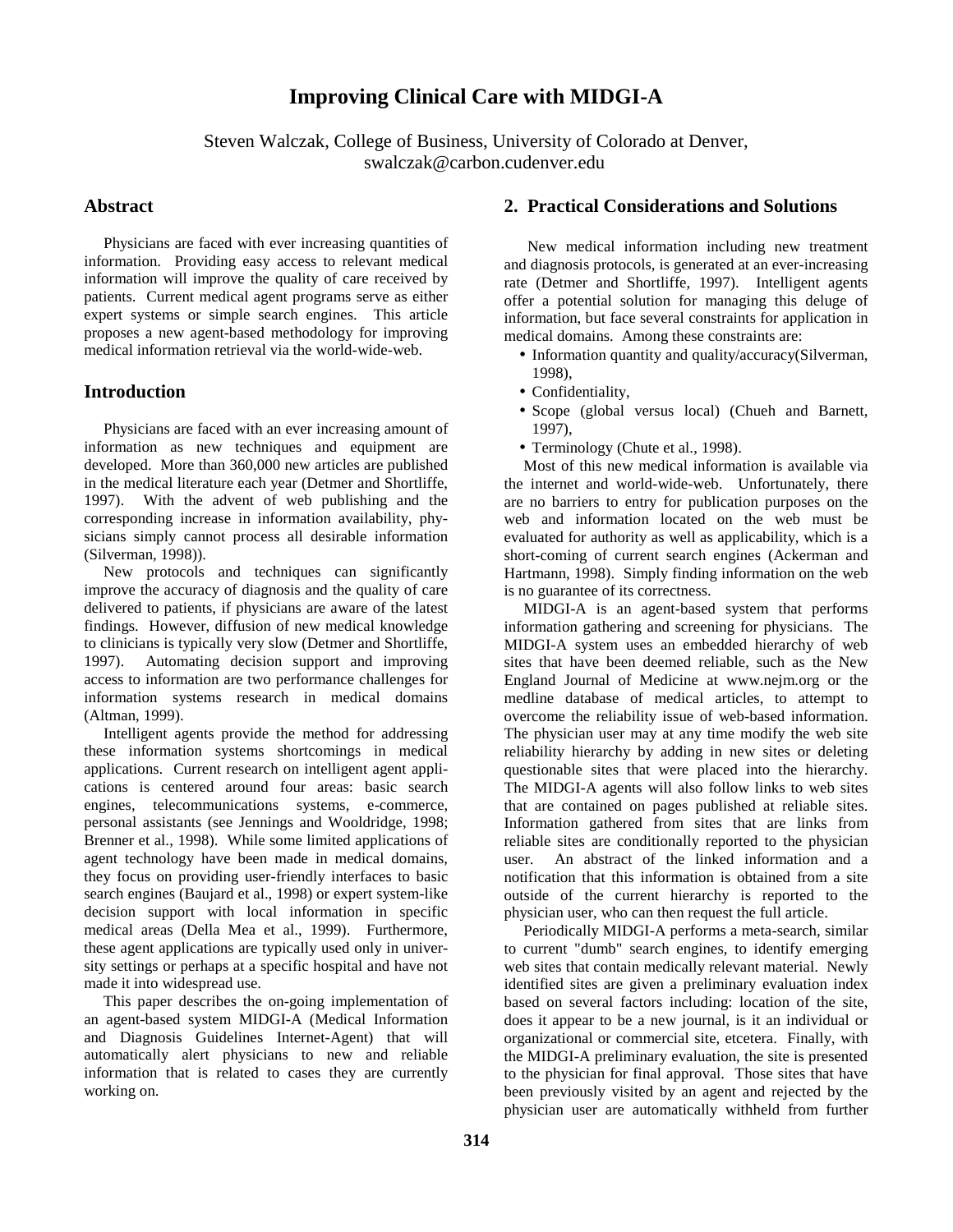consideration. The use of the limited list of reliable medical information web sites serves to increase the speed of MIDGI-A agent searches for new information by limiting the number of sites that must be visited and consequently also helps to reduce the information overload produced by the quantity of new information published on the web. Additionally, the periodic metasearches help to insure that new high quality sites are eventually considered and included in the set of reliable medical knowledge web-resources.

 The use of intelligent agents helps to ensure patient confidentiality. Each agent extracts search priority keywords from the electronic patient record (or as specified from a physician query) and uses these for locating relevant web-based information, without using any patient identifiers. Knowledge of the correspondence between an agent and particular patients is maintained by a coordination agent that is housed locally.

 Terminology is a particular concern in the medical domains since no universal standard exists. Several encoding schemas are currently used such as the ICD-9- CM or UMLS. The MIDGI-A system utilizes a thesaurus which maps terms from different terminology systems. Multiple agents are created to cover the spectrum of currently identified medical terminology systems covered by MIDGI-A.

 Another consideration is the acceptance of new technology by physicians. Typically, if a new information systems technology requires a change in the standard operating procedures of a physician it will not be accepted. Details of implementation and how MIDGI-A attempts to integrate into existing methodology are discussed in the next section.

#### **3. Implementation**

 The MIDGI-A agent-based system is a part of a larger electronic health maintenance system (EHMS). The agents generated by MIDGI-A serve multiple purposes, all aimed at improving the quality of care delivered to patients. MIDGI-A requires a computer system (and integrated with the internet/world wide web for use of the protocol gathering agents) to be present in the physician's office. It is assumed that the patient calendar is maintained on the system. MIDGI-A agents work as a federation of agents as shown in the Figure.

 The federation of agents, described in detail in the remainder of this section, enables MIDGI-A to accomplish multiple tasks that impact the quality of care received by patients. Furthermore, the federation permits multiple independent web-based searches to occur simultaneously, while limiting information overload and information redundancy through the coordination agent.

 The first application of agent-technology, which has already been seen in personal assistants, is to generate agents that will remind the physician or office administrator regarding upcoming patient visits and when laboratory results become available (Silverman et al., 1998). These reminder agents are automatically generated by MIDGI-A whenever a new patient appointment is entered into the scheduling system.

 MIDGI-A's internet search agents become available upon request by the physician to locate information regarding a patient's diagnosis, new symptoms, or treatment plan. This will work similar to the physician consulting medical reference texts, but will be performed electronically. Again, since the number of sites visited by the agents is limited by the reliability hierarchy, the search for information on conditions, symptoms, and protocols occurs very quickly.

 Current research is investigating the augmentation of MIDGI-A search agent evaluation functions to determine when information is new and corresponds to the current patient's condition(s). Part of this evaluation mechanism is achieved by cross referencing terms for diagnosis and treatment against known signs and symptoms currently recorded for the patient.

 The ideal situation is for a physician's office or hospital to maintain patient records electronically. When electronic patient records are available, such as the CRSP system in use at VA hospitals, the MIDGI-A knowledge search agents may be activated automatically as well as intentionally by the physician. MIDGI-A uses an observer agent for the medical record database. Whenever an update to a patient record is made, including the creation of a new patient record, the MIDGI-A observer agent will spawn a collection of search agents that will search for new knowledge concerning new symptoms, diagnosis, and/or treatments that are recorded in the patient's electronic record. Agent acquired knowledge can be made available in two different ways: as a notification, similar to the reminder agent's described above, whenever the corresponding patient's electronic record is opened or as an electronic attachment to the patient's record. The electronic attachment method will be made into a specific area of the patient record specified by the physician.

 Since many patients may suffer from similar symptoms and diagnosed illnesses, future work with MIDGI-A will investigate the establishment of coordination agents for specific classes of morbidity. The purpose of the coordinator agents would be to recognize when multiple agents (each for a different patient or specific physician query) are being launched to search for similar or highly correlated information (i.e., same disease or set of symptoms) and then to only permit one of the agents (or a subset thereof) to proceed with the intelligent search. Once the single agent returns with its information, this information would then be shared with the other paused agents that desire the same information, thus reducing system overhead. Additionally, the coordination agents are responsible for validating the agent information returns against a database of previously retrieved articles, to eliminate data redundancy.